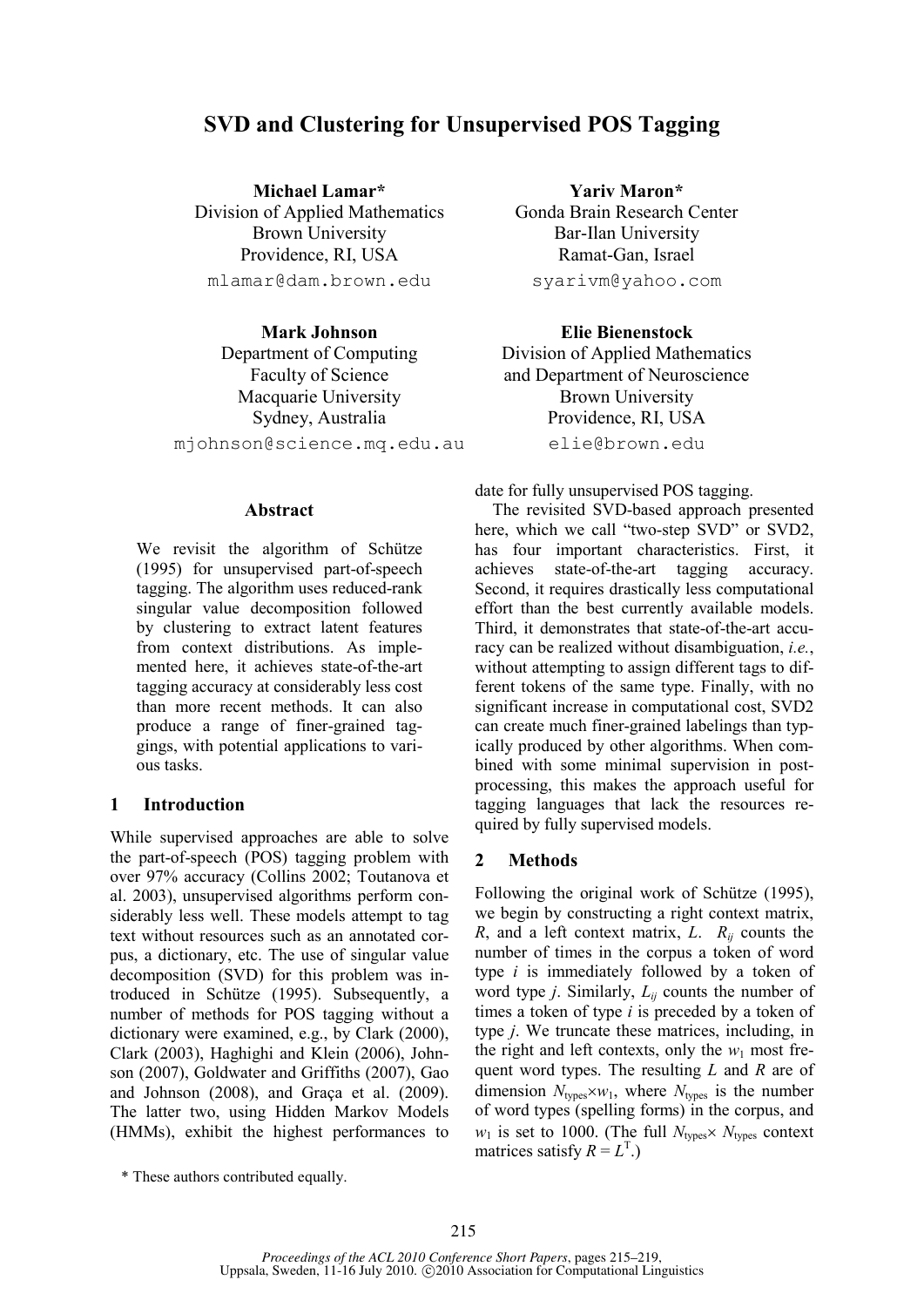Next, both context matrices are factored using singular value decomposition:

$$
L = \bar{U}_{\rm L} S_{\rm L} V_{\rm L}^{\rm T}
$$

$$
R = U_{\rm R} S_{\rm R} V_{\rm R}^{\rm T}.
$$

The diagonal matrices  $S_L$  and  $S_R$  (each of rank 1000) are reduced down to rank  $r_1$  = 100 by replacing the 900 smallest singular values in each matrix with zeros, yielding  $S_L^*$  and  $S_R^*$ . We then form a pair of latent-descriptor matrices defined by:

$$
L^* = UL SL*
$$
  

$$
R^* = UR SR*.
$$

Row *i* in matrix  $L^*$  (resp.  $R^*$ ) is the left (resp. right) latent descriptor for word type *i*. We next include a normalization step in which each row in each of  $L^*$  and  $R^*$  is scaled to unit length, yielding matrices  $L^{**}$  and  $R^{**}$ . Finally, we form a single descriptor matrix *D* by concatenating these matrices into  $D = [L^{**}R^{**}]$ . Row *i* in matrix *D* is the complete latent descriptor for word type *i*; this latent descriptor sits on the Cartesian product of two 100-dimensional unit spheres, hereafter the *2-sphere*.

We next categorize these descriptors into  $k_1$  = 500 groups, using a *k*-means clustering algorithm. Centroid initialization is done by placing the *k* initial centroids on the descriptors of the *k* most frequent words in the corpus. As the descriptors sit on the 2-sphere, we measure the proximity of a descriptor to a centroid by the dot product between them; this is equal to the sum of the cosines of the angles—computed on the left and right parts—between them. We update each cluster's centroid as the weighted average of its constituents, the weight being the frequency of the word type; the centroids are then scaled, so they sit on the 2-sphere. Typically, only a few dozen iterations are required for full convergence of the clustering algorithm.

We then apply a second pass of this entire SVD-and-clustering procedure. In this second pass, we use the  $k_1$  = 500 clusters from the first iteration to assemble a new pair of context matrices. Now,  $R_{ij}$  counts all the cluster-*j* (*j*=1...  $k_1$ ) words to the right of word *i*, and *Lij* counts all the cluster-*j* words to the left of word *i*. The new matrices *L* and *R* have dimension  $N_{\text{tubes}} \times k_1$ .

As in the first pass, we perform reduced-rank SVD, this time down to rank  $r_2$  = 300, and we again normalize the descriptors to unit length, yielding a new pair of latent descriptor matrices  $L^*$  and  $R^*$ . Finally, we concatenate  $L^*$  and  $R^*$ into a single matrix of descriptors, and cluster these descriptors into  $k_2$  groups, where  $k_2$  is the desired number of induced tags. We use the same

weighted *k*-means algorithm as in the first pass, again placing the *k* initial centroids on the descriptors of the *k* most frequent words in the corpus. The final tag of any token in the corpus is the cluster number of its type.

### **3 Data and Evaluation**

We ran the SVD2 algorithm described above on the full Wall Street Journal part of the Penn Treebank (1,173,766 tokens). Capitalization was ignored, resulting in  $N_{\text{types}} = 43,766$ , with only a minor effect on accuracy. Evaluation was done against the POS-tag annotations of the 45-tag PTB tagset (hereafter PTB45), and against the Smith and Eisner (2005) coarse version of the PTB tagset (hereafter PTB17). We selected the three evaluation criteria of Gao and Johnson (2008): M-to-1, 1-to-1, and VI. M-to-1 and 1-to-1 are the tagging accuracies under the best manyto-one map and the greedy one-to-one map respectively; VI is a map-free informationtheoretic criterion—see Gao and Johnson (2008) for details. Although we find M-to-1 to be the most reliable criterion of the three, we include the other two criteria for completeness.

In addition to the best M-to-1 map, we also employ here, for large values of *k*2, a *prototypebased* M-to-1 *map*. To construct this map, we first find, for each induced tag *t*, the word type with which it co-occurs most frequently; we call this word type the *prototype* of *t*. We then query the annotated data for the most common gold tag for each prototype, and we map induced tag *t* to this gold tag. This prototype-based M-to-1 map produces accuracy scores no greater—typically lower—than the best M-to-1 map. We discuss the value of this approach as a minimallysupervised post-processing step in Section 5.

# **4 Results**

**Low-***k* **performance.** Here we present the performance of the SVD2 model when  $k_2$ , the number of induced tags, is the same or roughly the same as the number of tags in the gold standard—hence small. Table 1 compares the performance of SVD2 to other leading models. Following Gao and Johnson (2008), the number of induced tags is 17 for PTB17 evaluation and 50 for PTB45 evaluation. Thus, with the exception of Graça et al. (2009) who use 45 induced tags for PTB45, the number of induced tags is the same across each column of Table 1.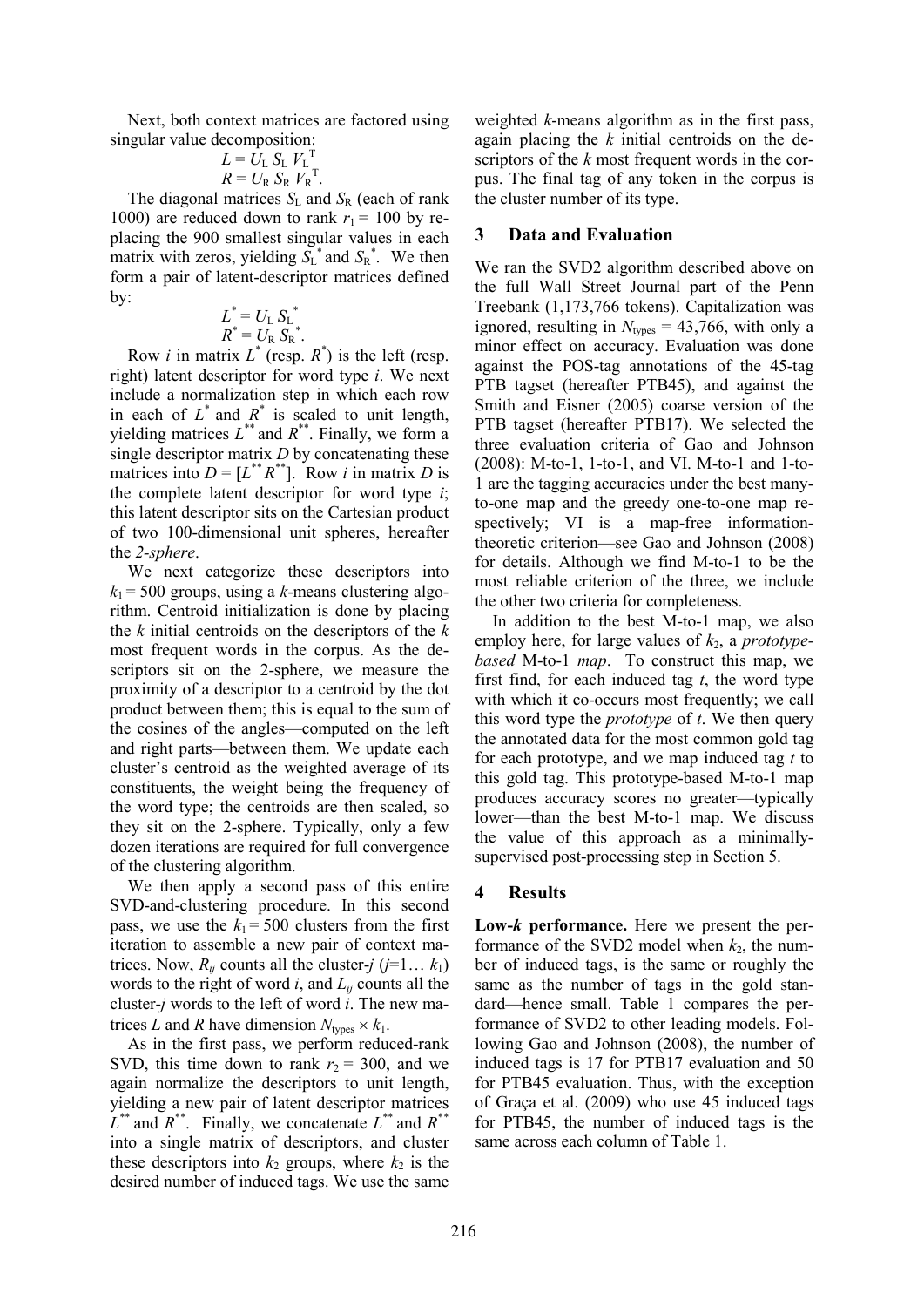|                          | $M$ -to-1    |              | 1-to-1       |              | VI           |              |
|--------------------------|--------------|--------------|--------------|--------------|--------------|--------------|
| Model                    | <b>PTB17</b> | <b>PTB45</b> | <b>PTB17</b> | <b>PTB45</b> | <b>PTB17</b> | <b>PTB45</b> |
| SVD <sub>2</sub>         | 0.730        | 0.660        | 0.513        | 0.467        | 3.02         | 3.84         |
| HMM-EM                   | 0.647        | 0.621        | 0.431        | 0.405        | 3.86         | 4.48         |
| <b>HMM-VB</b>            | 0.637        | 0.605        | 0.514        | 0.461        | 3.44         | 4.28         |
| HMM-GS                   | 0.674        | 0.660        | 0.466        | 0.499        | 3.46         | 4.04         |
| HMM-Sparse(32)           | 0.702(2.2)   | 0.654(1.0)   | 0.495        | 0.445        |              |              |
| VEM $(10^{-1}, 10^{-1})$ | 0.682(0.8)   | 0.546(1.7)   | 0.528        | 0.460        |              |              |

**Table 1.** Tagging accuracy under the best M-to-1 map, the greedy 1-to-1 map, and VI, for the full PTB45 tagset and the reduced PTB17 tagset. HMM-EM, HMM-VB and HMM-GS show the best results from Gao and Johnson (2008); HMM-Sparse(32) and VEM  $(10^{-1}, 10^{-1})$  show the best results from Graça et al. (2009).

The performance of SVD2 compares favorably to the HMM models. Note that SVD2 is a deterministic algorithm. The table shows, in parentheses, the standard deviations reported in Graça et al. (2009). For the sake of comparison with Graça et al. (2009), we also note that, with  $k_2$  = 45, SVD2 scores 0.659 on PTB45. The NVI scores (Reichart and Rappoport 2009) corresponding to the VI scores for SVD2 are 0.938 for PTB17 and 0.885 for PTB45. To examine the sensitivity of the algorithm to its four parameters,  $w_1$ ,  $r_1$ ,  $k_1$ , and  $r_2$ , we changed each of these parameters separately by a multiplicative factor of either 0.5 or 2; in neither case did M-to-1 accuracy drop by more than 0.014.

This performance was achieved despite the fact that the SVD2 tagger is mathematically much simpler than the other models. Our MAT-LAB implementation of SVD2 takes only a few minutes to run on a desktop computer, in contrast to HMM training times of several hours or days (Gao and Johnson 2008; Johnson 2007).

**High-***k* **performance.** Not suffering from the same computational limitations as other models, SVD2 can easily accommodate high numbers of induced tags, resulting in fine-grained labelings. The value of this flexibility is discussed in the next section. Figure 1 shows, as a function of  $k_2$ , the tagging accuracy of SVD2 under both the best and the prototype-based M-to-1 maps (see Section 3), for both the PTB45 and the PTB17 tagsets. The horizontal one-tag-per-word-type line in each panel is the theoretical upper limit for tagging accuracy in non-disambiguating models (such as SVD2). This limit is the fraction of all tokens in the corpus whose gold tag is the most frequent for their type.

# **5 Discussion**

At the heart of the algorithm presented here is the reduced-rank SVD method of Schütze (1995), which transforms bigram counts into latent descriptors. In view of the present work,



**Figure 1.** Performance of the SVD2 algorithm as a function of the number of induced tags. Top: PTB45; bottom: PTB17. Each plot shows the tagging accuracy under the best and the prototype-based M-to-1 maps, as well as the upper limit for nondisambiguating taggers.

which achieves state-of-the-art performance when evaluation is done with the criteria now in common use, Schütze's original work should rightly be praised as ahead of its time. The SVD2 model presented here differs from Schütze's work in many details of implementation—not all of which are explicitly specified in Schütze (1995). In what follows, we discuss the features of SVD2 that are most critical to its performance. Failure to incorporate any one of them signifi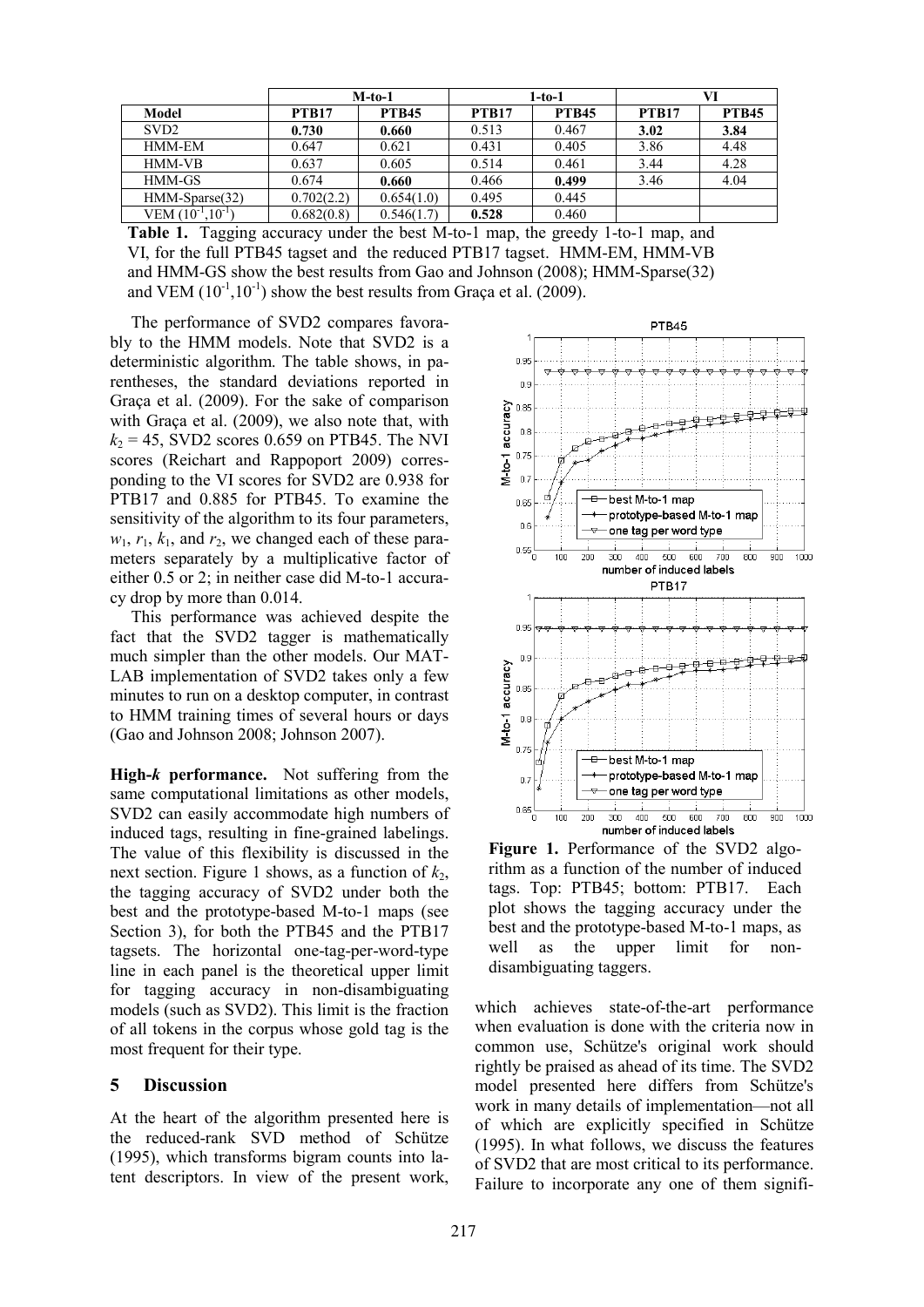cantly reduces the performance of the algorithm  $(M-to-1$  reduced by  $0.04$  to  $0.08$ ).

First, the reduced-rank left-singular vectors (for the right and left context matrices) are scaled, *i.e.*, multiplied, by the singular values. While the resulting descriptors, the rows of *L* \* and  $R^*$ , live in a much lower-dimensional space than the original context vectors, they are mapped by an angle-preserving map (defined by the matrices of right-singular vectors  $V<sub>L</sub>$  and  $V<sub>R</sub>$ ) into vectors in the original space. These mapped vectors best approximate (in the least-squares sense) the original context vectors; they have the same geometric relationships as their equivalent high-dimensional images, making them good candidates for the role of word-type descriptors.

A second important feature of the SVD2 algorithm is the unit-length normalization of the latent descriptors, along with the computation of cluster centroids as the weighted averages of their constituent vectors. Thanks to this combined device, rare words are treated equally to frequent words regarding the length of their descriptor vectors, yet contribute less to the placement of centroids.

Finally, while the usual drawback of *k*-meansclustering algorithms is the dependency of the outcome on the initial—usually random placement of centroids, our initialization of the *k* centroids as the descriptors of the *k* most frequent word types in the corpus makes the algorithm fully deterministic, and improves its performance substantially: M-to-1 PTB45 by 0.043, M-to-1 PTB17 by 0.063.

As noted in the Results section, SVD2 is fairly robust to changes in all four parameters  $w_1$ ,  $r_1$ ,  $k_1$ , and  $r<sub>2</sub>$ . The values used here were obtained by a coarse, greedy strategy, where each parameter was optimized independently. It is worth noting that dispensing with the second pass altogether, *i.e.*, clustering directly the latent descriptor vectors obtained in the first pass into the desired number of induced tags, results in a drop of Many-to-1 score of only 0.021 for the PTB45 tagset and 0.009 for the PTB17 tagset.

**Disambiguation.** An obvious limitation of SVD2 is that it is a non-disambiguating tagger, assigning the same label to all tokens of a type. However, this limitation *per se* is unlikely to be the main obstacle to the improvement of low-*k* performance, since, as is well known, the theoretical upper limit for the tagging accuracy of non-disambiguating models (shown in Fig. 1) is much higher than the current state-of-the-art for

unsupervised taggers, whether disambiguating or not.

To further gain insight into how successful current models are at disambiguating when they have the power to do so, we examined a collection of HMM-VB runs (Gao and Johnson 2008) and asked how the accuracy scores would change if, after training was completed, the model were forced to assign the same label to all tokens of the same type. To answer this question, we determined, for each word type, the *modal* HMM state, *i.e.*, the state most frequently assigned by the HMM to tokens of that type. We then relabeled all words with their modal label. The effect of thus eliminating the disambiguation capacity of the model was to slightly *increase* the tagging accuracy under the best M-to-1 map for every HMM-VB run (the average increase was 0.026 for PTB17, and 0.015 for PTB45). We view this as a further indication that, in the current state of the art and with regards to tagging accuracy, limiting oneself to non-disambiguating models may not adversely affect performance.

To the contrary, this limitation may actually benefit an approach such as SVD2. Indeed, on difficult learning tasks, simpler models often behave better than more powerful ones (Geman et al. 1992). HMMs are powerful since they can, in theory, induce both a system of tags and a system of contextual patterns that allow them to disambiguate word types in terms of these tags. However, carrying out both of these unsupervised learning tasks *at once* is problematic in view of the very large number of parameters to be estimated compared to the size of the training data set.

The POS-tagging subtask of disambiguation may then be construed as a challenge in its own right: demonstrate *effective* disambiguation in an unsupervised model. Specifically, show that tagging accuracy *decreases* when the model's disambiguation capacity is removed, by re-labeling all tokens with their modal label, defined above.

We believe that the SVD2 algorithm presented here could provide a launching pad for an approach that would successfully address the disambiguation challenge. It would do so by allowing a gradual and carefully controlled amount of ambiguity into an initially non-disambiguating model. This is left for future work.

**Fine-grained labeling.** An important feature of the SVD2 algorithm is its ability to produce a fine-grained labeling of the data, using a number of clusters much larger than the number of tags